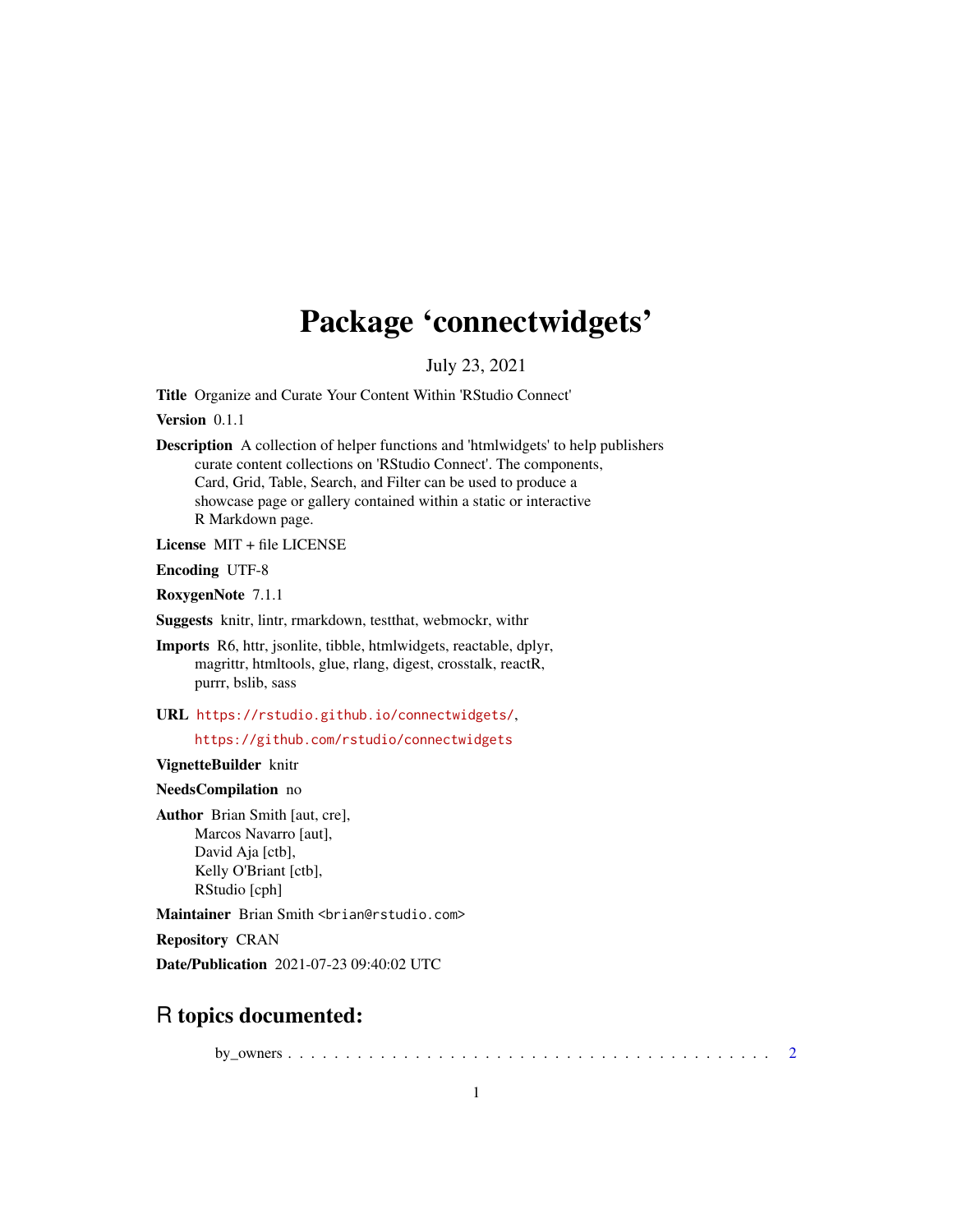# <span id="page-1-0"></span>2 by\_owners

|       |                   | $\overline{3}$  |
|-------|-------------------|-----------------|
|       |                   | 3               |
|       |                   | $\overline{4}$  |
|       |                   | 5               |
|       |                   | 6               |
|       |                   | $\overline{7}$  |
|       |                   | 7               |
|       | $gen\_them$ $\_\$ | 8               |
|       |                   | 8               |
|       |                   | 8               |
|       |                   | -9              |
|       |                   | 9               |
|       |                   | 9               |
|       |                   | 10              |
|       |                   | -10             |
|       |                   | -11             |
|       |                   | 12              |
|       |                   | $\overline{13}$ |
|       |                   | -13             |
|       |                   | -14             |
|       |                   | $\overline{14}$ |
|       |                   | -15             |
|       |                   |                 |
|       |                   |                 |
|       |                   |                 |
|       |                   |                 |
| Index |                   | 17              |

by\_owners *Filter content by owner(s)*

# <span id="page-1-1"></span>Description

Returns content items owned by the specified user(s) (by username)

# Usage

by\_owners(content, usernames)

by\_owner(content, usernames)

# Arguments

| content   | Content data frame from content $(\ldots)$                    |
|-----------|---------------------------------------------------------------|
| usernames | The username of the owner, or a list of usernames if multiple |

# Value

The filtered content data frame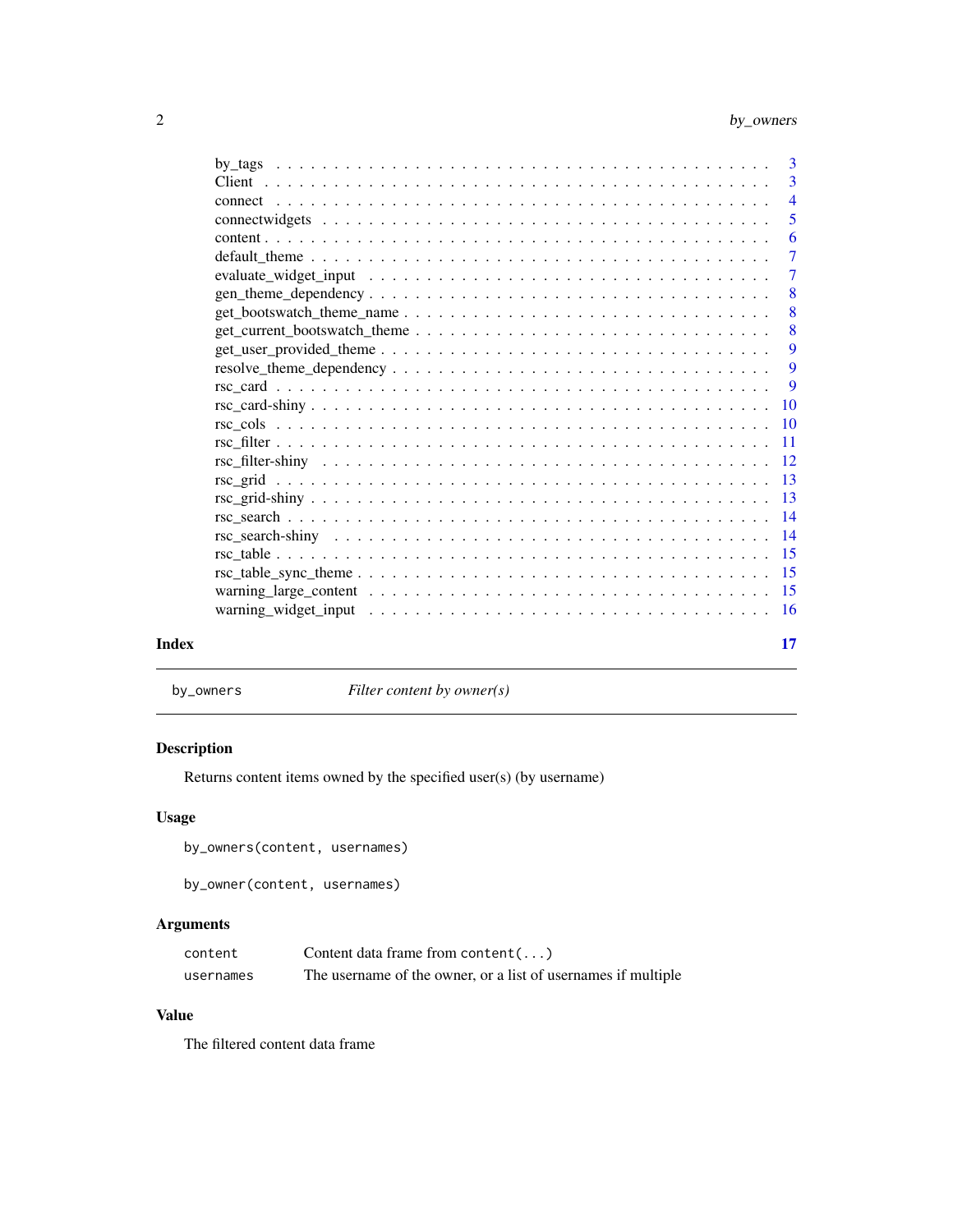<span id="page-2-2"></span><span id="page-2-0"></span>

Returns content items that have the specified tag(s) (by tag name)

# Usage

```
by_tags(content, tagnames)
```
by\_tag(content, tagnames)

# Arguments

| content  | Content data frame from content $(\ldots)$          |
|----------|-----------------------------------------------------|
| tagnames | The name of the tag, or a list of names if multiple |

# Value

The filtered content data frame

Client *Class representing a Connect API client*

# Description

Class representing a Connect API client

Class representing a Connect API client

#### Details

This class allows a user to interact with a Connect server via the Connect API. Authentication is done by providing an API key.

# Methods

# Public methods:

- [Client\\$new\(\)](#page-2-1)
- [Client\\$print\(\)](#page-3-1)
- [Client\\$GET\(\)](#page-3-2)
- [Client\\$content\(\)](#page-3-3)
- [Client\\$server\\_settings\(\)](#page-3-4)
- <span id="page-2-1"></span>• [Client\\$clone\(\)](#page-3-5)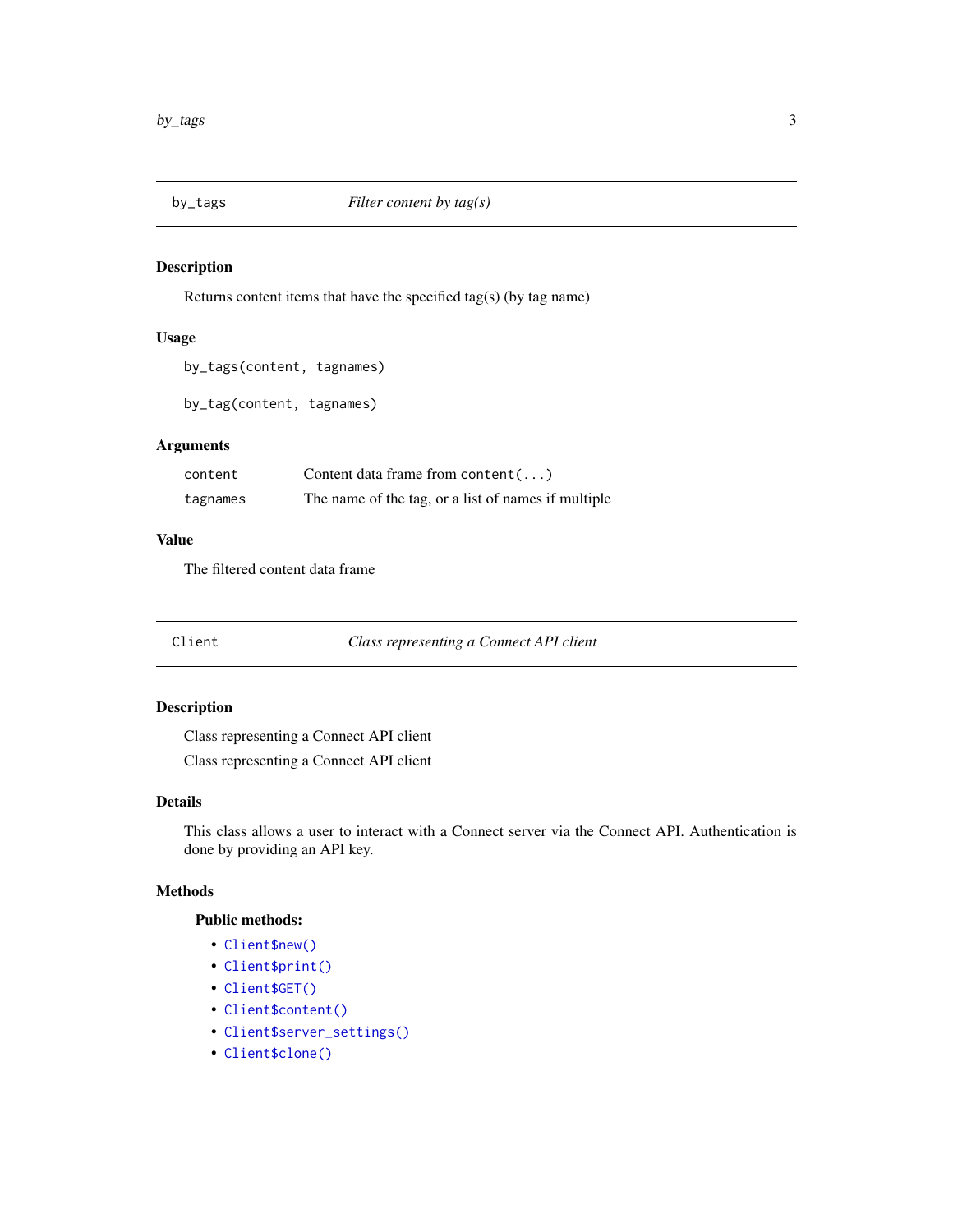```
Method new():
 Usage:
 Client$new(server, api_key)
Method print():
 Usage:
 Client$print(...)
Method GET():
 Usage:
 Client$GET(path, ..., writer = httr::write_memory(), parser = "text")
Method content():
 Usage:
 Client$content()
Method server_settings():
 Usage:
 Client$server_settings()
Method clone(): The objects of this class are cloneable with this method.
 Usage:
 Client$clone(deep = FALSE)
 Arguments:
 deep Whether to make a deep clone.
```
<span id="page-3-6"></span><span id="page-3-5"></span><span id="page-3-4"></span>connect *Create a connection to RStudio Connect*

#### Description

Creates a connection to RStudio Connect using the server URL and an api key.

#### Usage

```
connect(
 server = Sys.getenv("CONNECT_SERVER", NA_character_),
 api_key = Sys.getenv("CONNECT_API_KEY", NA_character_)
)
```

| server  | The server URL for accessing RStudio Connect. Defaults to environment vari-<br>able CONNECT SERVER    |
|---------|-------------------------------------------------------------------------------------------------------|
| api_kev | The API key to authenticate with RStudio Connect. Defaults to environment<br>variable CONNECT API KEY |

<span id="page-3-0"></span>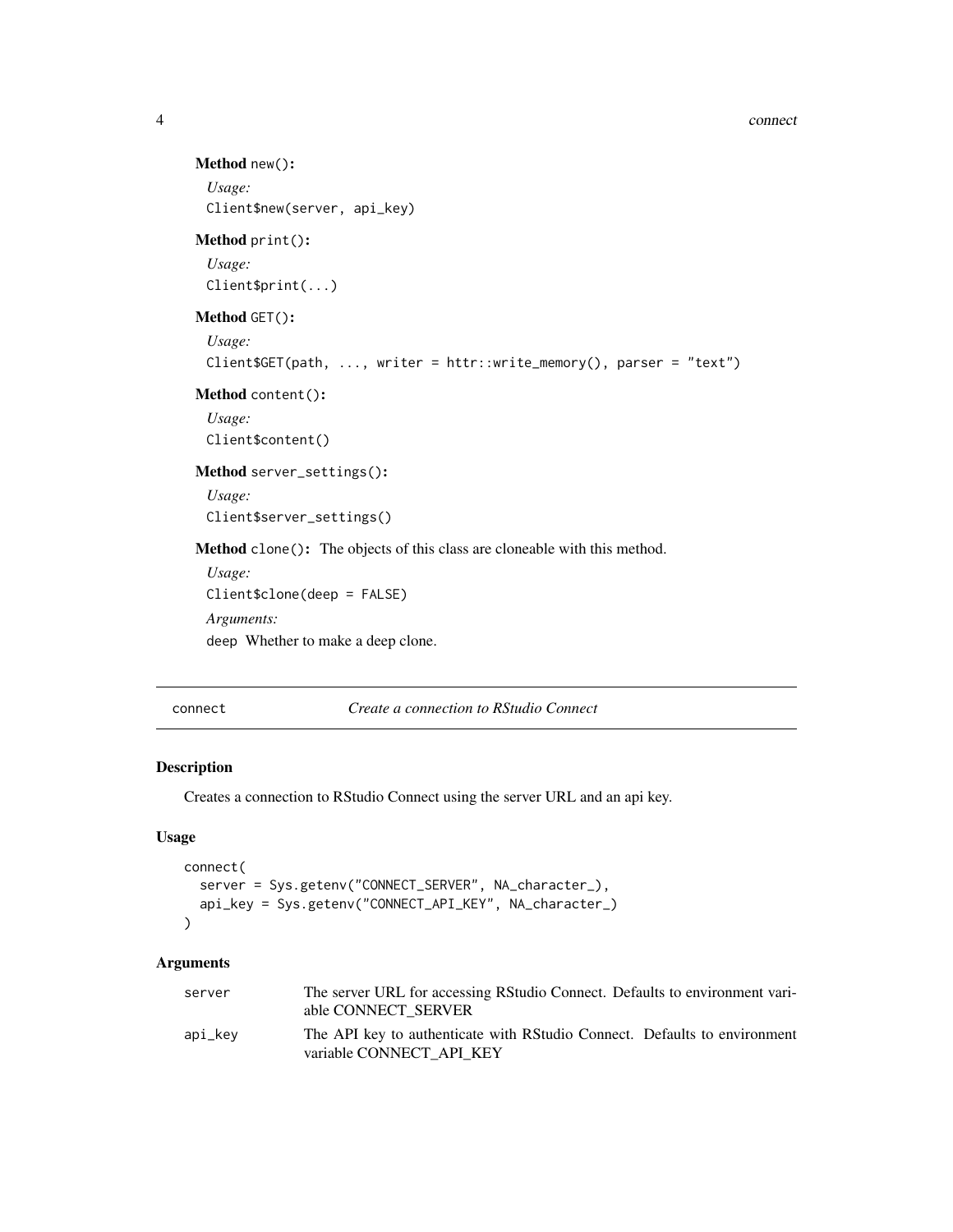# <span id="page-4-0"></span>connectwidgets 5

#### Value

An Client object

connectwidgets *connectwidgets: Curate your content on RStudio Connect*

# **Description**

connectwidgets provides UI components to help publishers provide curated organization of content on RStudio Connect.

#### Connection

Set CONNECT\_SERVER and CONNECT\_API\_KEY environment variables and [connect\(\)](#page-3-6). Fetch a tibble listing server content with [content\(\)](#page-5-1). Use the [by\\_owner\(\)](#page-1-1) and [by\\_tags\(\)](#page-2-2) filter helpers to narrow your search.

#### Components

Present your content with different components:

- [rsc\\_card\(\)](#page-8-1) for highlighting individual content items
- [rsc\\_grid\(\)](#page-12-1) for groups of cards
- [rsc\\_table\(\)](#page-14-1) for a tabular view
- [rsc\\_search\(\)](#page-13-1) a text input for searching grids and tables
- [rsc\\_filter\(\)](#page-10-1) an input to filter grids or tables by owner, type, or tag

#### Author(s)

Maintainer: Brian Smith <br ian@rstudio.com>

Authors:

• Marcos Navarro <marcos@rstudio.com>

Other contributors:

- David Aja <david@rstudio.com> [contributor]
- Kelly O'Briant <kelly.obriant@rstudio.com> [contributor]
- RStudio [copyright holder]

#### See Also

Useful links:

- <https://rstudio.github.io/connectwidgets/>
- <https://github.com/rstudio/connectwidgets>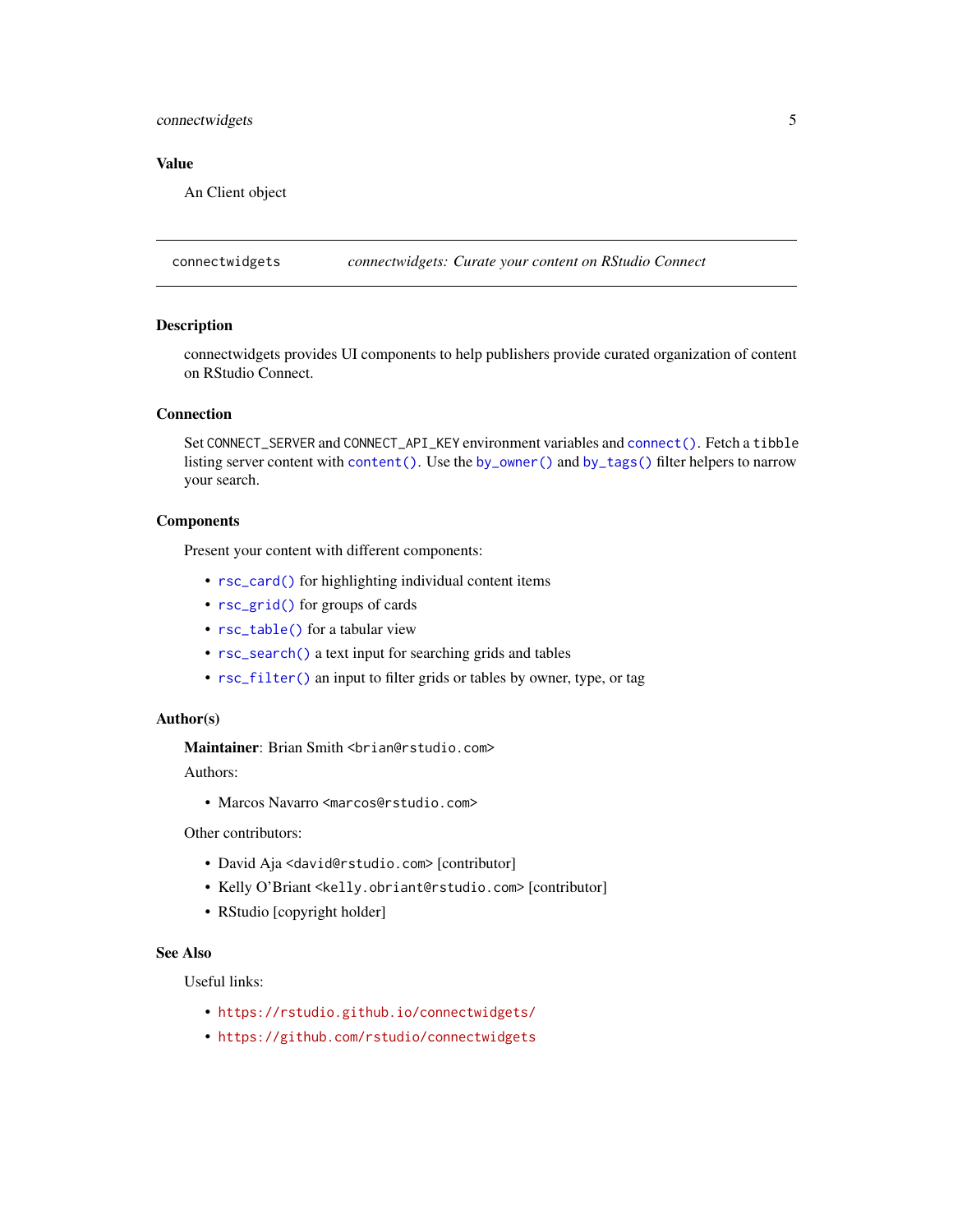<span id="page-5-1"></span><span id="page-5-0"></span>

Returns content items as a data frame from the Connect server. It will only return content that is visible to the API key's user account.

#### Usage

content(client, unpublished = FALSE)

#### Arguments

| client      | A Client object (see connect)                                                               |
|-------------|---------------------------------------------------------------------------------------------|
| unpublished | A boolean value specifying whether to return content that has not successfully<br>published |

#### Value

A data frame (tibble) of content items

- id Auto-incrementing identifier for each content item (legacy)
- guid Unique identifier for each content item (preferred)
- app\_mode The type of the content item (examples: shiny, rmd-static, static, python-dash, etc.)
- content\_category For static app modes, the specific category of content (examples: site, plot, pin, etc.)
- name The name of the content item as set at initial publishing
- title The user-provided title of the content item
- description The user-provided description of the content item
- url The URL to the content item
- owner\_guid Unique identifier of the owner of the content item
- owner username Username of the owner of the content item
- owner\_first\_name First name of the owner of the content item
- owner\_last\_name Last name of the owner of the content item
- tags A data frame of the tags associated with the content item, with format: (id, name, parent\_id, created\_time, updated\_time)
- created\_time The timestamp at which the content item was created
- updated\_time The timestamp at which the content item was last updated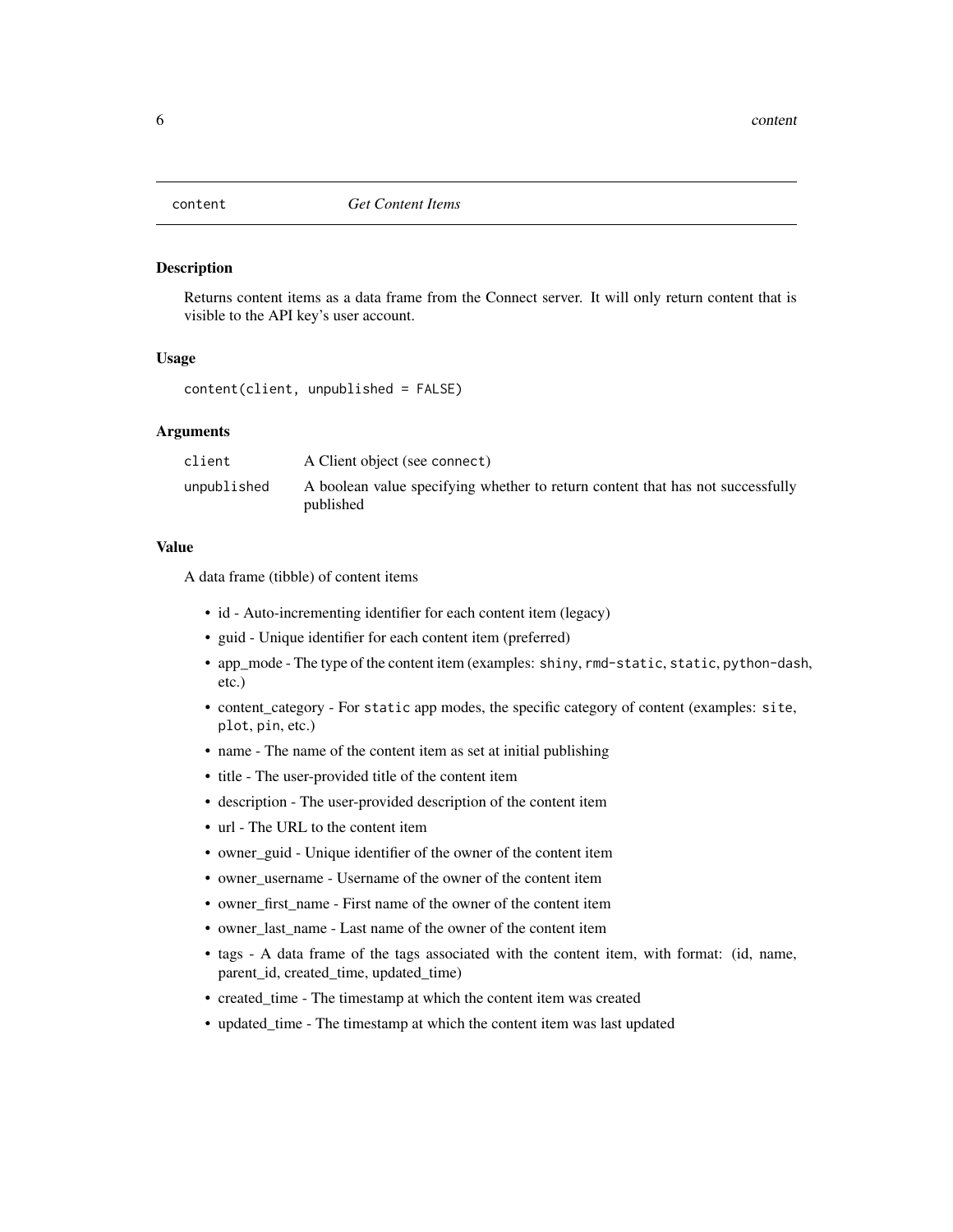<span id="page-6-0"></span>

bg fg primary secondary success info warning danger base\_font code\_font heading\_font font\_scale

#### Usage

default\_theme()

# Details

Visit https://rstudio.github.io/bslib/articles/bs4-variables.html to see the full list of theming variables available

evaluate\_widget\_input *Evaluates required columns for widget's input*

# Description

Evaluates required columns for widget's input

#### Usage

```
evaluate_widget_input(widget, colnames, required)
```

| widget   | Widget's name to identify errors thrown                    |
|----------|------------------------------------------------------------|
| colnames | Column names provided from the widget content input        |
| required | List of required columns to look for in the widget's input |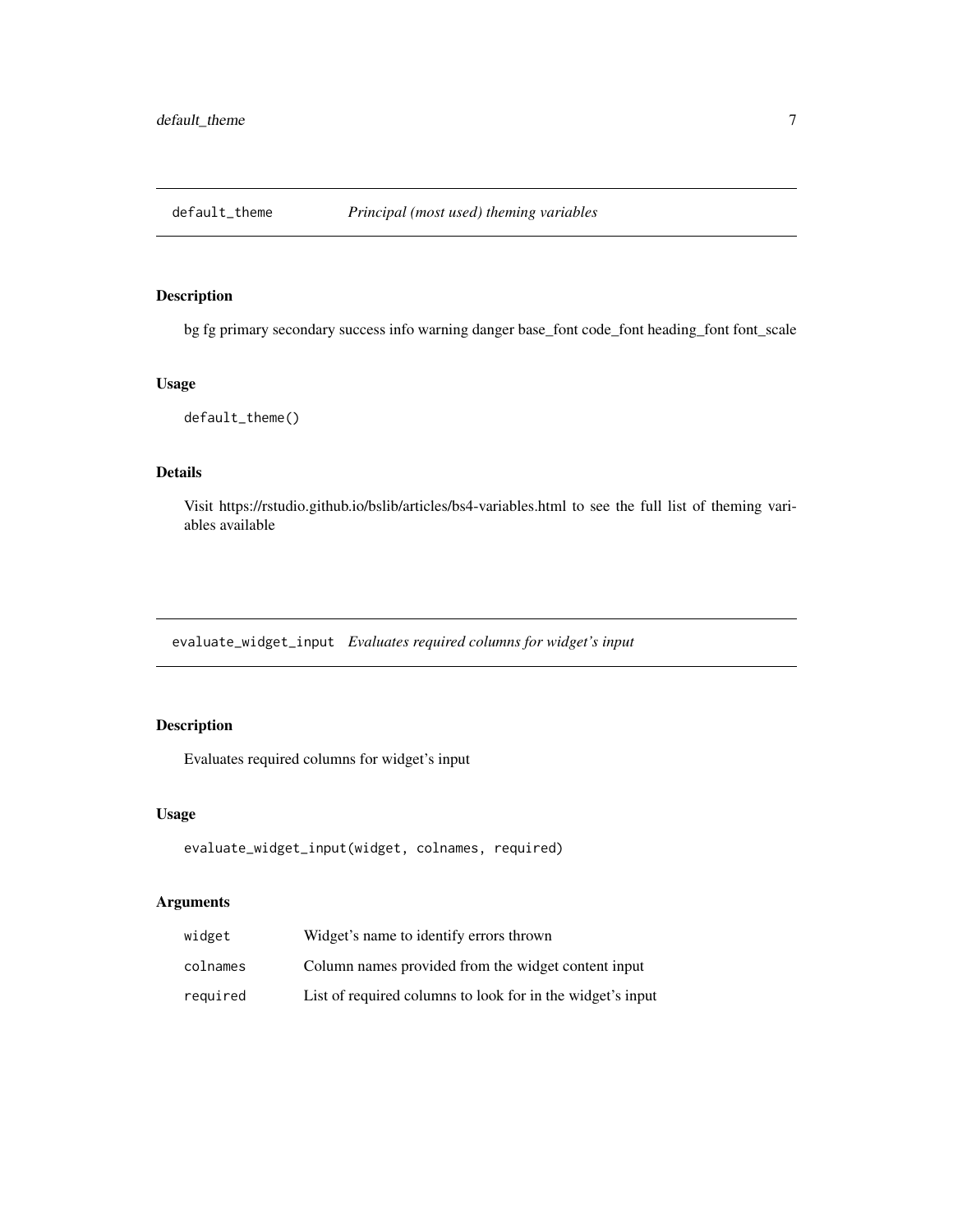<span id="page-7-0"></span>gen\_theme\_dependency *Generate the theme's bslib::bs\_dependency to be used by a widget.*

# Description

Generate the theme's bslib::bs\_dependency to be used by a widget.

# Usage

```
gen_theme_dependency(widget_name, theme, default_base = FALSE)
```
# Arguments

| widget_name  | The name of the widget (e.g: rsc_grid)         |
|--------------|------------------------------------------------|
| theme        | The balib theme to generate the CSS dependency |
| default_base | Using the default theme or not                 |

get\_bootswatch\_theme\_name

*Get docmeta theme name (output: html\_document: theme)*

# Description

Get docmeta theme name (output: html\_document: theme)

### Usage

get\_bootswatch\_theme\_name()

get\_current\_bootswatch\_theme

*Get the current bootswatch theme if any*

# Description

Get the current bootswatch theme if any

#### Usage

get\_current\_bootswatch\_theme()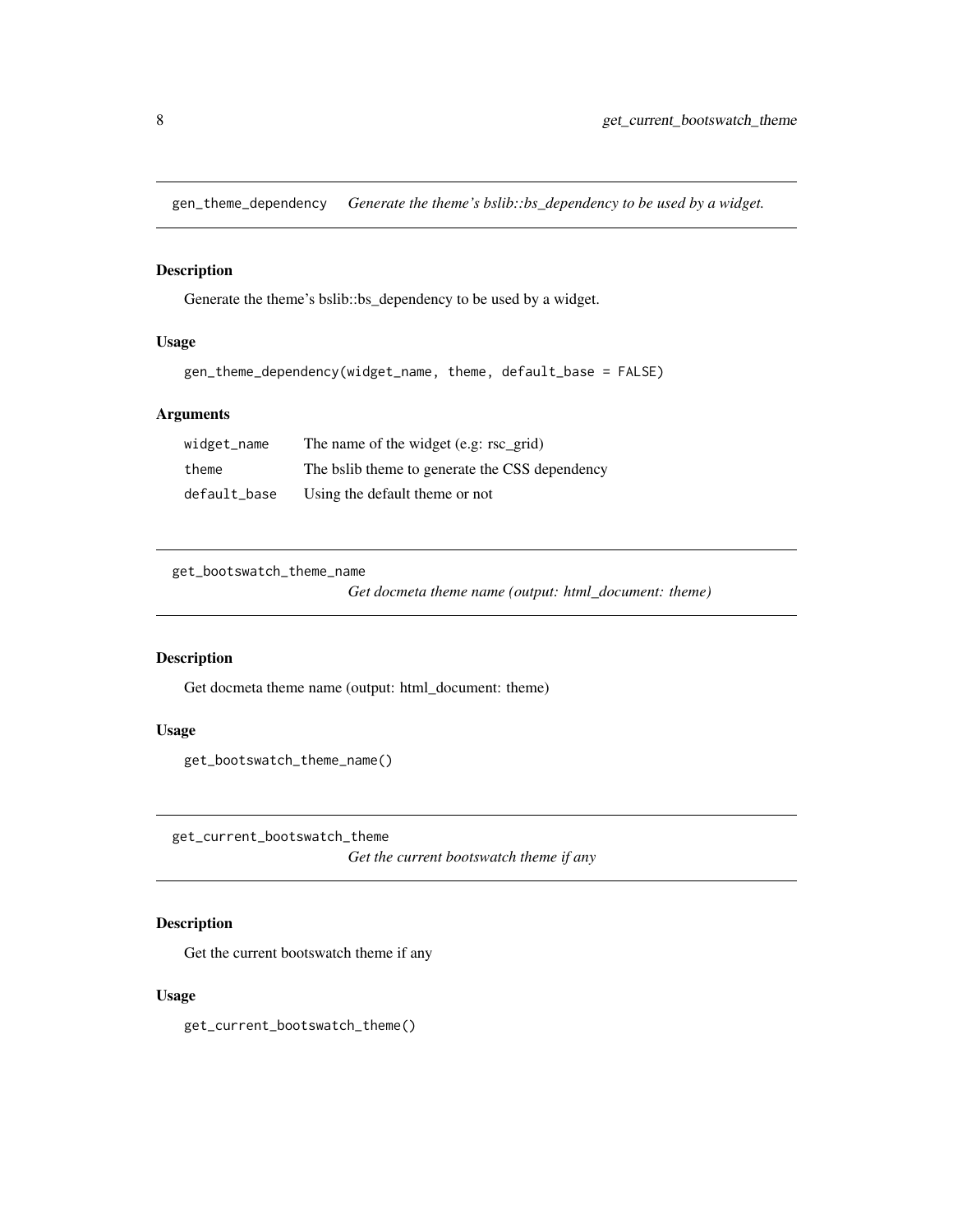<span id="page-8-0"></span>get\_user\_provided\_theme

*Get the current user provided bslib theme if any*

#### Description

Get the current user provided bslib theme if any

#### Usage

```
get_user_provided_theme()
```
resolve\_theme\_dependency

*Resolve and get theme to be used by a widget. It could be the default connectwidgets styling theme or one provided by the user.*

#### Description

Resolve and get theme to be used by a widget. It could be the default connectwidgets styling theme or one provided by the user.

#### Usage

resolve\_theme\_dependency(widget\_name)

#### Arguments

widget\_name The name of the widget (e.g: rsc\_grid)

<span id="page-8-1"></span>rsc\_card *Card view for content*

#### Description

Renders a card view for the provided content

#### Usage

```
rsc_card(content)
```
# Arguments

content A data frame from Connect's content. Requires the following columns "guid," "url", "title". And, although optional, expects an "owner\_username", "description" and "updated\_time" columns.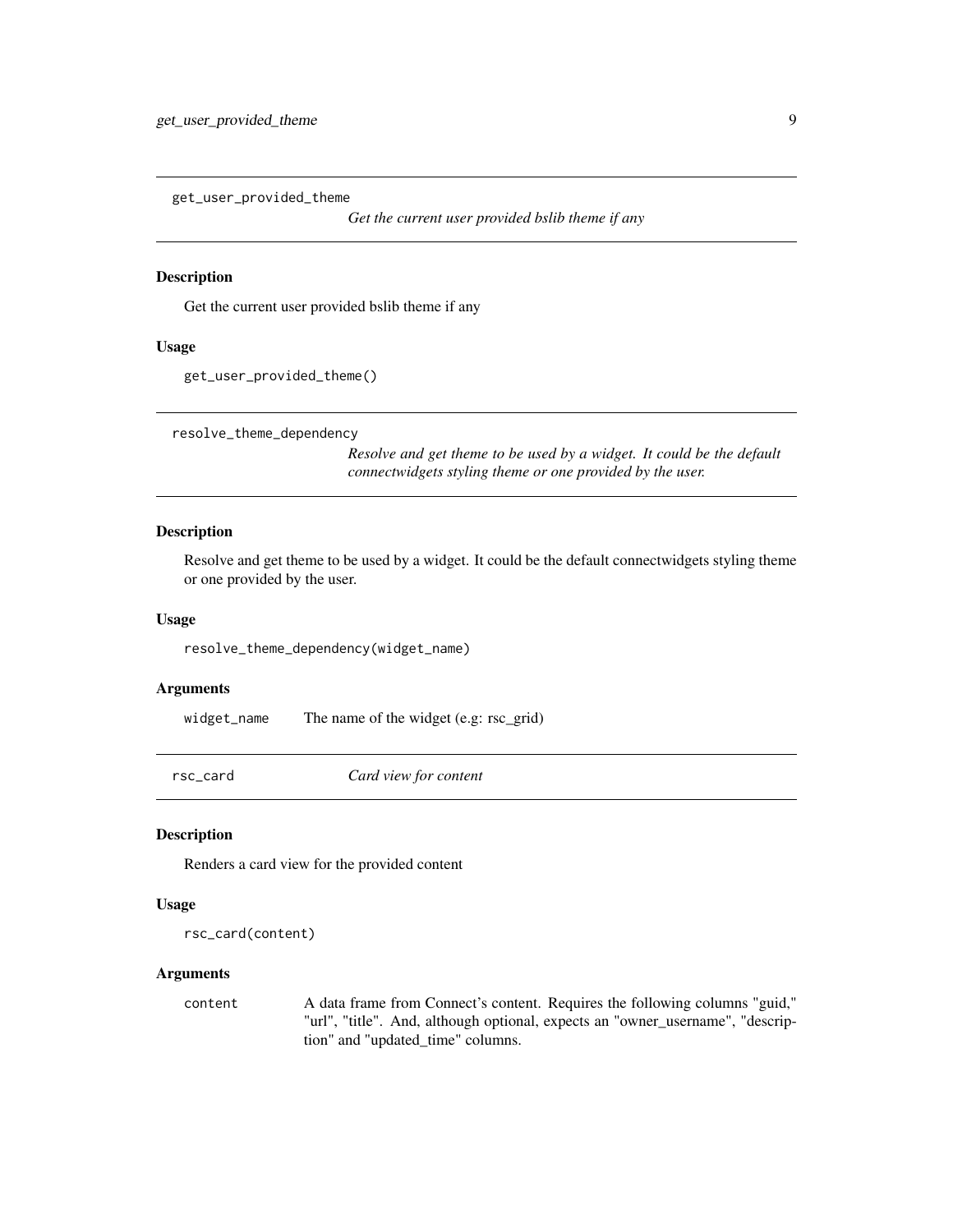<span id="page-9-0"></span>

Output and render functions for using rsc\_card within Shiny applications and interactive Rmd documents.

### Usage

```
rsccardOutput(outputId, width = "100%", height = "400px")
renderRsccard(expr, env = parent.frame(), quoted = FALSE)
```
# Arguments

| outputId      | output variable to read from                                                                                                      |
|---------------|-----------------------------------------------------------------------------------------------------------------------------------|
| width, height | Must be a valid CSS unit (like '100%', '400px', 'auto') or a number, which<br>will be coerced to a string and have 'px' appended. |
| expr          | An expression that generates a rsc_card                                                                                           |
| env           | The environment in which to evaluate expr.                                                                                        |
| quoted        | Is expr a quoted expression (with $\eta$ uote())? This is useful if you want to save<br>an expression in a variable.              |

rsc\_cols *Arrange HTML elements or widgets in Bootstrap columns*

# Description

This helper function makes it easy to put HTML elements side by side. It can be called directly from the console but is especially designed to work in an R Markdown document. Note that this is ripped directly from https://github.com/rstudio/crosstalk without the additional bootstrap dependency (since it is already expected in connectwidgets)

# Usage

```
rsc\_cols(..., widths = NA, device = c("xs", "sm", "md", "lg"))
```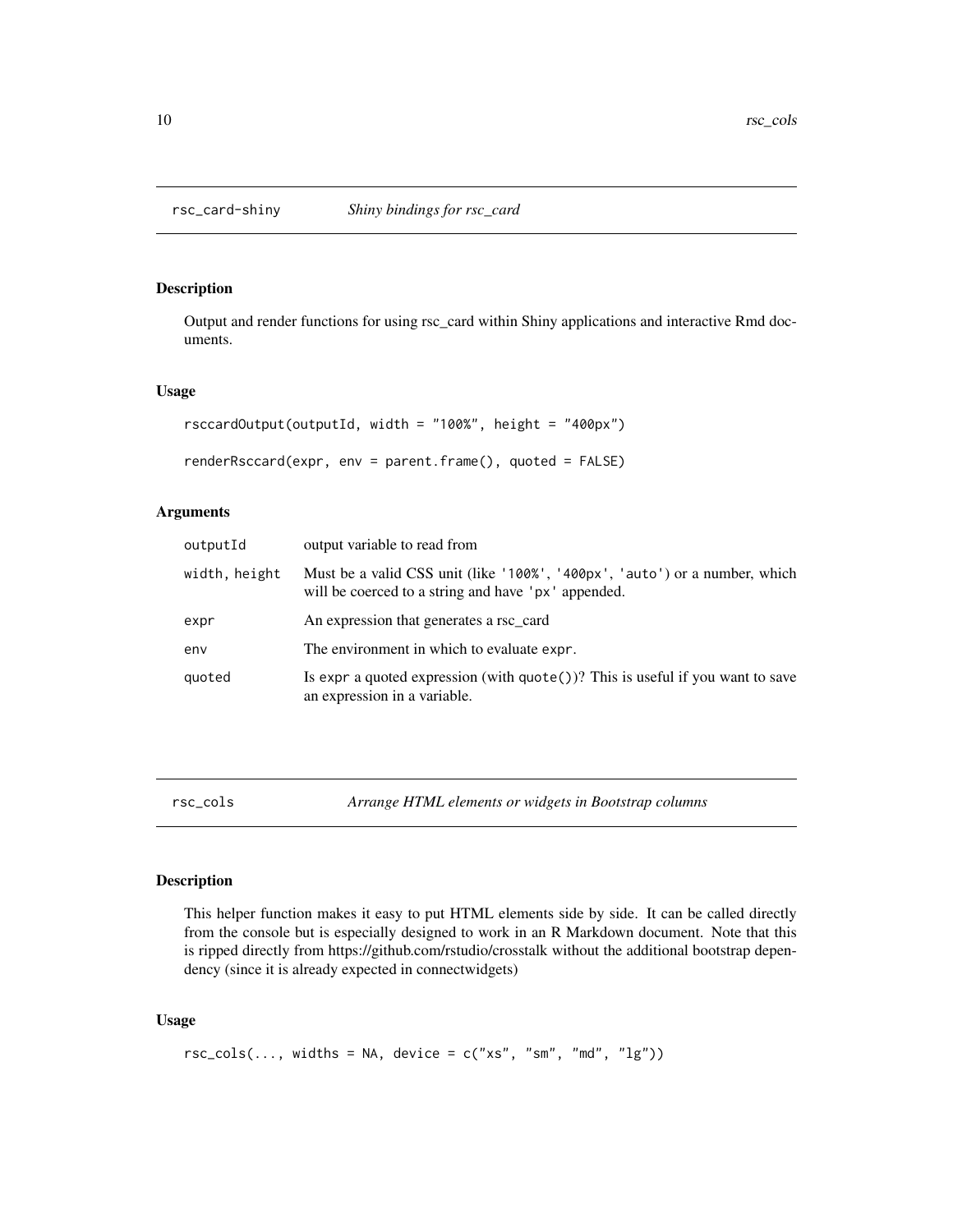#### <span id="page-10-0"></span>rsc\_filter the 11 state of the state of the state of the state of the state of the state of the state of the state of the state of the state of the state of the state of the state of the state of the state of the state of

#### Arguments

| .      | html tools tag objects, lists, text, HTML widgets, or NULL. These arguments<br>should be unnamed.                                                                                                                                                                                                                                         |
|--------|-------------------------------------------------------------------------------------------------------------------------------------------------------------------------------------------------------------------------------------------------------------------------------------------------------------------------------------------|
| widths | The number of columns that should be assigned to each of the  elements<br>(the total number of columns available is always 12). The width vector will<br>be recycled if there are more  arguments. NA columns will evenly split the<br>remaining columns that are left after the widths are recycled and non-NA values<br>are subtracted. |
| device | The class of device which is targeted by these widths; with smaller screen sizes<br>the layout will collapse to a one-column, top-to-bottom display instead. xs:<br>never collapse, sm: collapse below 768px, md: 992px, lg: 1200px.                                                                                                      |

#### Value

A [browsable](#page-0-0) HTML element.

#### Examples

```
library(htmltools)
```

```
# If width is unspecified, equal widths will be used
rsc_cols(
  div(style = css(width="100%", height="400px", background_color="red")),
  div(style = css(width="100%", height="400px", background_color="blue"))
\mathcal{L}# Use NA to absorb remaining width
rsc\_cols(widths = c(2, NA, NA),div(style = css(width="100%", height="400px", background_color="red")),
  div(style = css(width="100%", height="400px", background_color="blue")),
  div(style = css(width="100%", height="400px", background_color="green"))
\lambda# Recycling widths
rsc\_cols(widths = c(2, 4),div(style = css(width="100%", height="400px", background_color="red")),
  div(style = css(width="100%", height="400px", background_color="blue")),
  div(style = css(width="100%", height="400px", background_color="red")),
  div(style = css(width="100%", height="400px", background_color="blue"))
)
```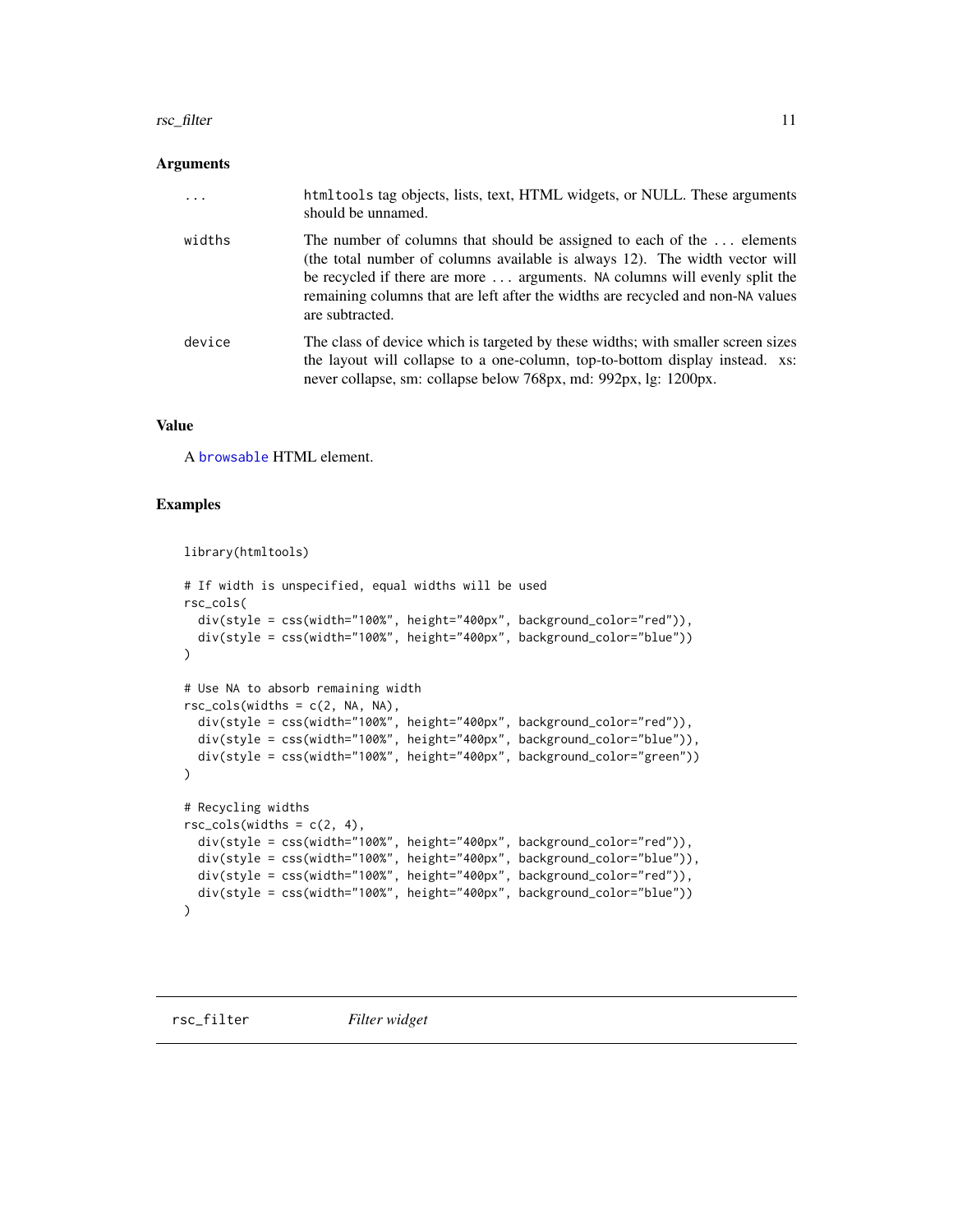<span id="page-11-0"></span>Filter content rows with owner, content type and tags, expects the exact same frame passed to the view widget being filtered.

#### Usage

```
rsc_filter(content)
```
# Arguments

content A data frame from Connect's content. Although optional, expects an "owner\_username", "app\_mode" and "tags" columns.

rsc\_filter-shiny *Shiny bindings for rsc\_filter*

# Description

Output and render functions for using rsc\_filter within Shiny applications and interactive Rmd documents.

# Usage

```
rscfilterOutput(outputId, width = "100%", height = "400px")
renderRscfilter(expr, env = parent.frame(), quoted = FALSE)
```

| outputId      | output variable to read from                                                                                                      |
|---------------|-----------------------------------------------------------------------------------------------------------------------------------|
| width, height | Must be a valid CSS unit (like '100%', '400px', 'auto') or a number, which<br>will be coerced to a string and have 'px' appended. |
| expr          | An expression that generates a rsc_filter                                                                                         |
| env           | The environment in which to evaluate expr.                                                                                        |
| quoted        | Is expr a quoted expression (with $\text{quote}()$ )? This is useful if you want to save<br>an expression in a variable.          |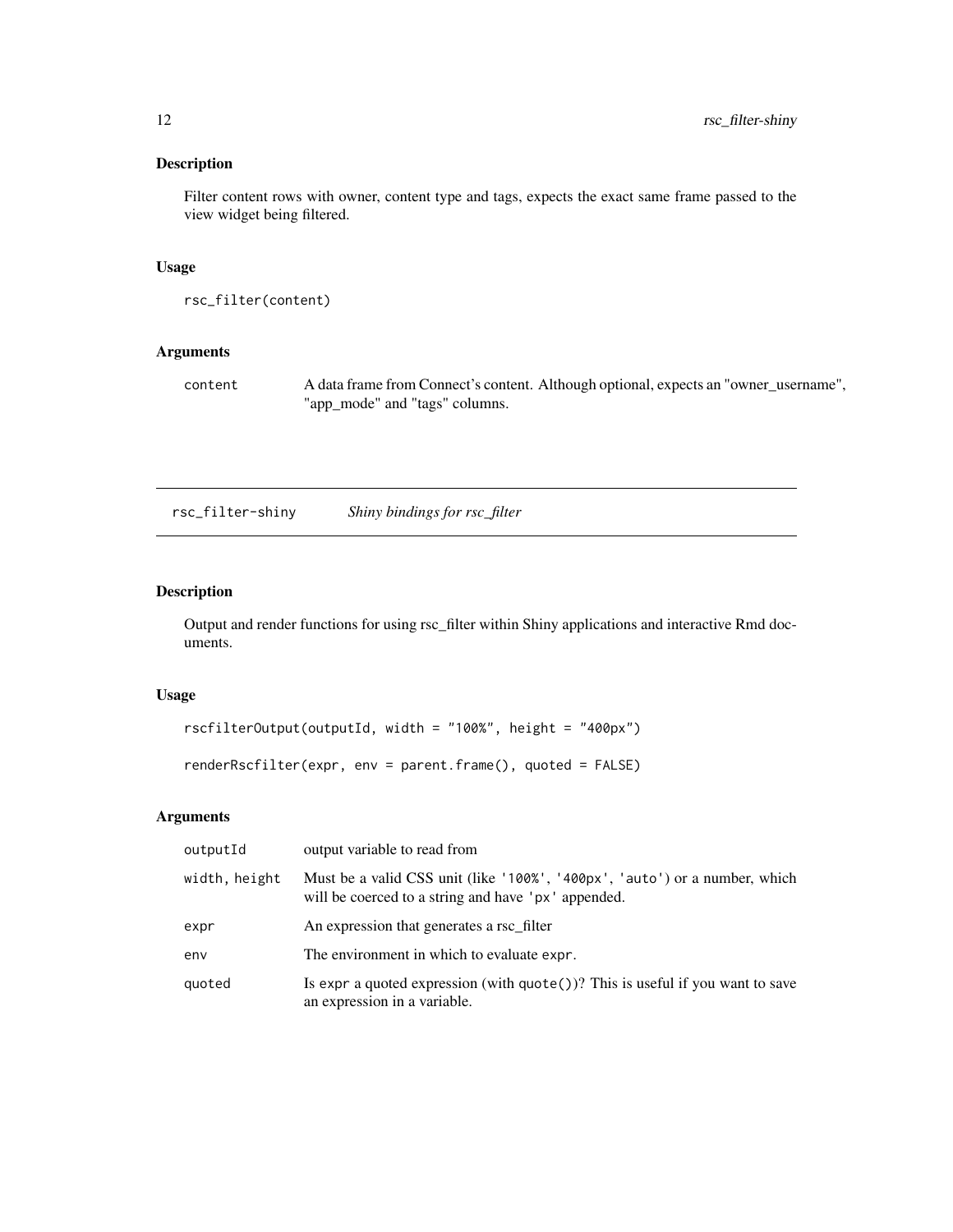<span id="page-12-1"></span><span id="page-12-0"></span>

Renders a grid view of the provided content items

#### Usage

```
rsc_grid(content)
```
# Arguments

content A data frame from Connect's content. Requires the following columns "guid", "url", "title", "app\_mode", "owner\_username". And, although optional, expects an "updated\_time" column.

rsc\_grid-shiny *Shiny bindings for rsc\_grid*

#### Description

Output and render functions for using rsc\_grid within Shiny applications and interactive Rmd documents.

# Usage

```
rscgridOutput(outputId, width = "100%", height = "400px")
```

```
renderRscgrid(expr, env = parent.frame(), quoted = FALSE)
```

| outputId      | output variable to read from                                                                                                      |
|---------------|-----------------------------------------------------------------------------------------------------------------------------------|
| width, height | Must be a valid CSS unit (like '100%', '400px', 'auto') or a number, which<br>will be coerced to a string and have 'px' appended. |
| expr          | An expression that generates a rsc_grid                                                                                           |
| env           | The environment in which to evaluate expr.                                                                                        |
| quoted        | Is expr a quoted expression (with $\text{quote}()$ ? This is useful if you want to save<br>an expression in a variable.           |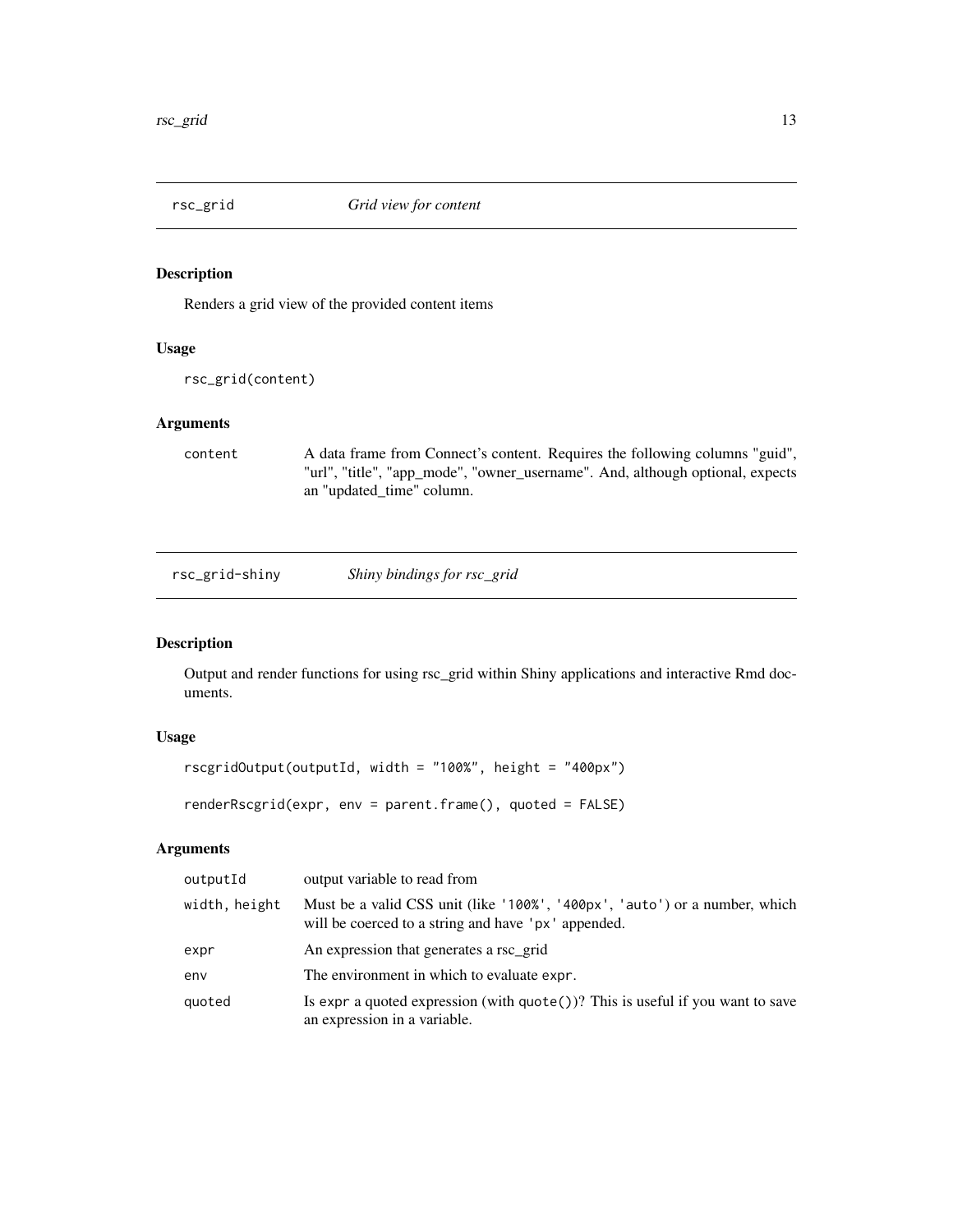<span id="page-13-1"></span><span id="page-13-0"></span>

Search for matching content name/title within the shared data object passed. Expects the exact same frame passed to the view widget being filtered.

#### Usage

```
rsc_search(content)
```
# Arguments

content A shared object from Connect's content

rsc\_search-shiny *Shiny bindings for rsc\_search*

# Description

Output and render functions for using rsc\_search within Shiny applications and interactive Rmd documents.

#### Usage

```
rscsearchOutput(outputId, width = "100%", height = "400px")
```
renderRscsearch(expr, env = parent.frame(), quoted = FALSE)

| outputId      | output variable to read from                                                                                                      |
|---------------|-----------------------------------------------------------------------------------------------------------------------------------|
| width, height | Must be a valid CSS unit (like '100%', '400px', 'auto') or a number, which<br>will be coerced to a string and have 'px' appended. |
| expr          | An expression that generates a rsc_search                                                                                         |
| env           | The environment in which to evaluate expr.                                                                                        |
| quoted        | Is expr a quoted expression (with $\text{quote}()$ )? This is useful if you want to save<br>an expression in a variable.          |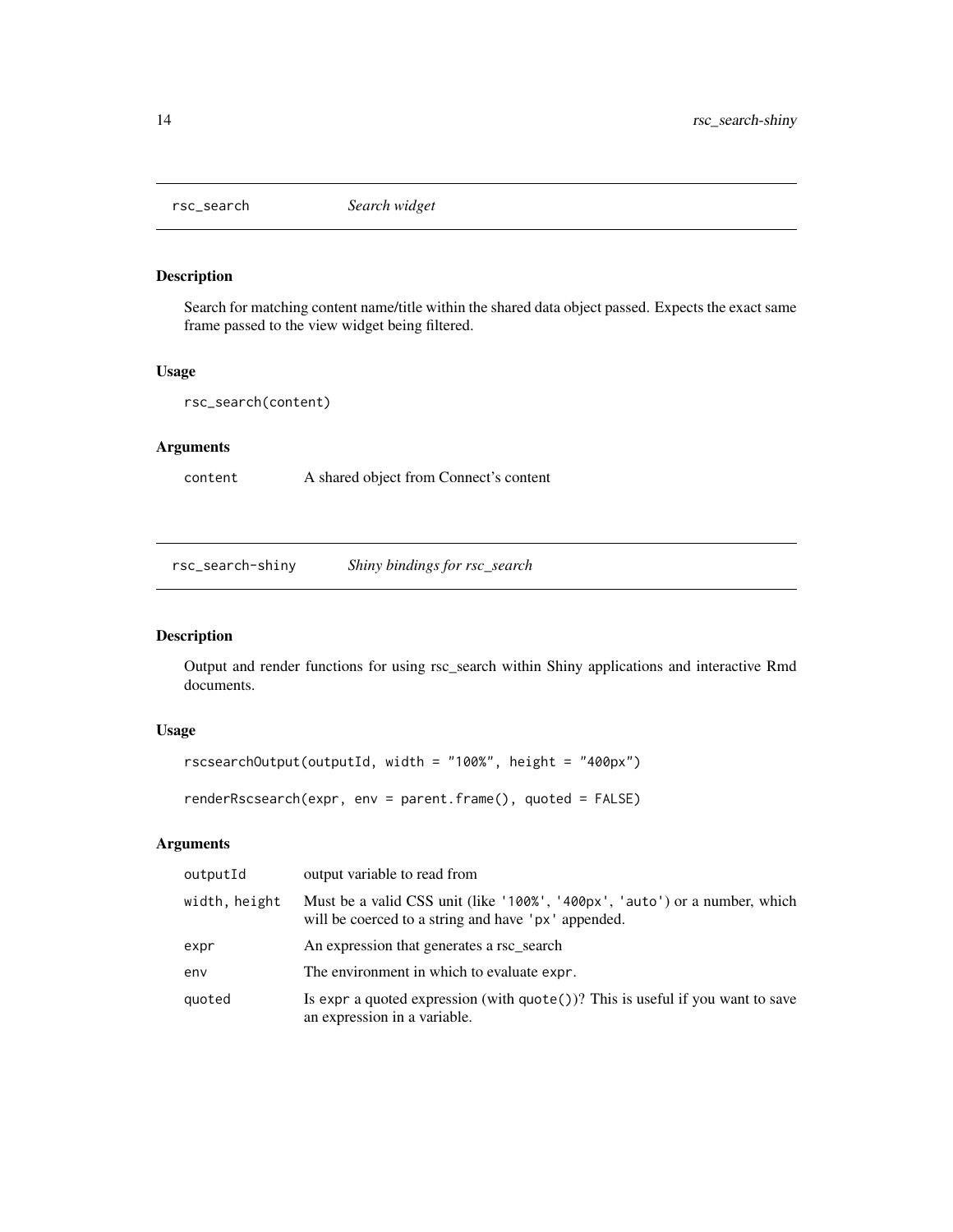<span id="page-14-1"></span><span id="page-14-0"></span>

Renders a reactable table of the provided content items

#### Usage

```
rsc_table(content)
```
# Arguments

content The tibble of content provided by connectwidgets::content() Requires the columns "guid", "url", "title", "app\_mode", "owner\_username" and "updated\_time".

rsc\_table\_sync\_theme *Resolve reactable theme for rsc\_table*

#### Description

Resolve reactable theme for rsc\_table

#### Usage

rsc\_table\_sync\_theme()

warning\_large\_content *Show warnings for large content*

#### Description

Show warnings for large content

#### Usage

```
warning_large_content(content, max_rows = 500)
```

| content  | Content data frame or Crosstalk Shared Data object  |
|----------|-----------------------------------------------------|
| max_rows | Maximum number of rows before warning (default 500) |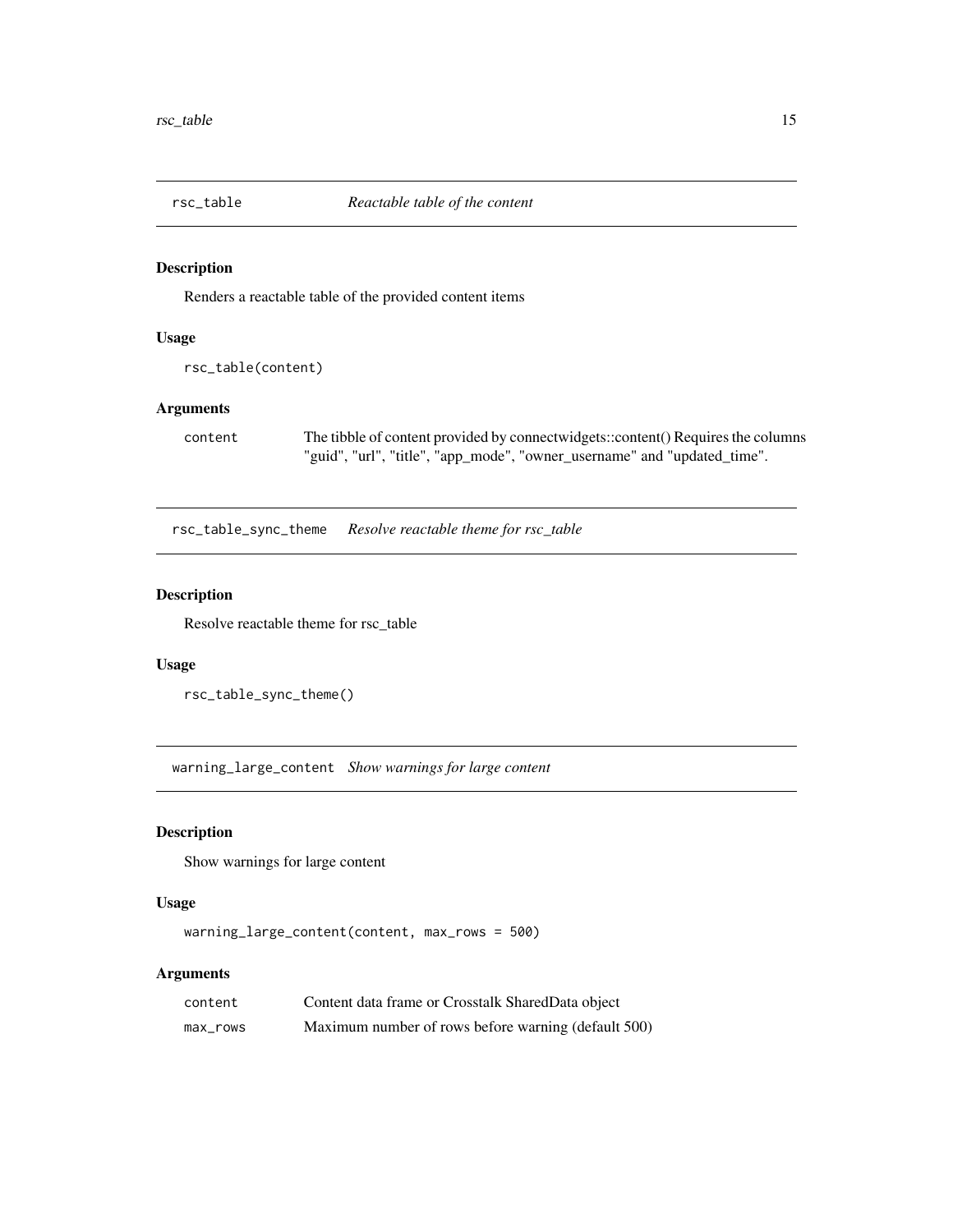<span id="page-15-0"></span>warning\_widget\_input *Show warnings of expected columns for widget's input*

# Description

Show warnings of expected columns for widget's input

# Usage

warning\_widget\_input(widget, colnames, expected)

| widget   | Widget's name to identify warnings thrown                  |
|----------|------------------------------------------------------------|
| colnames | Column names provided from the widget content input        |
| expected | List of expected columns to look for in the widget's input |